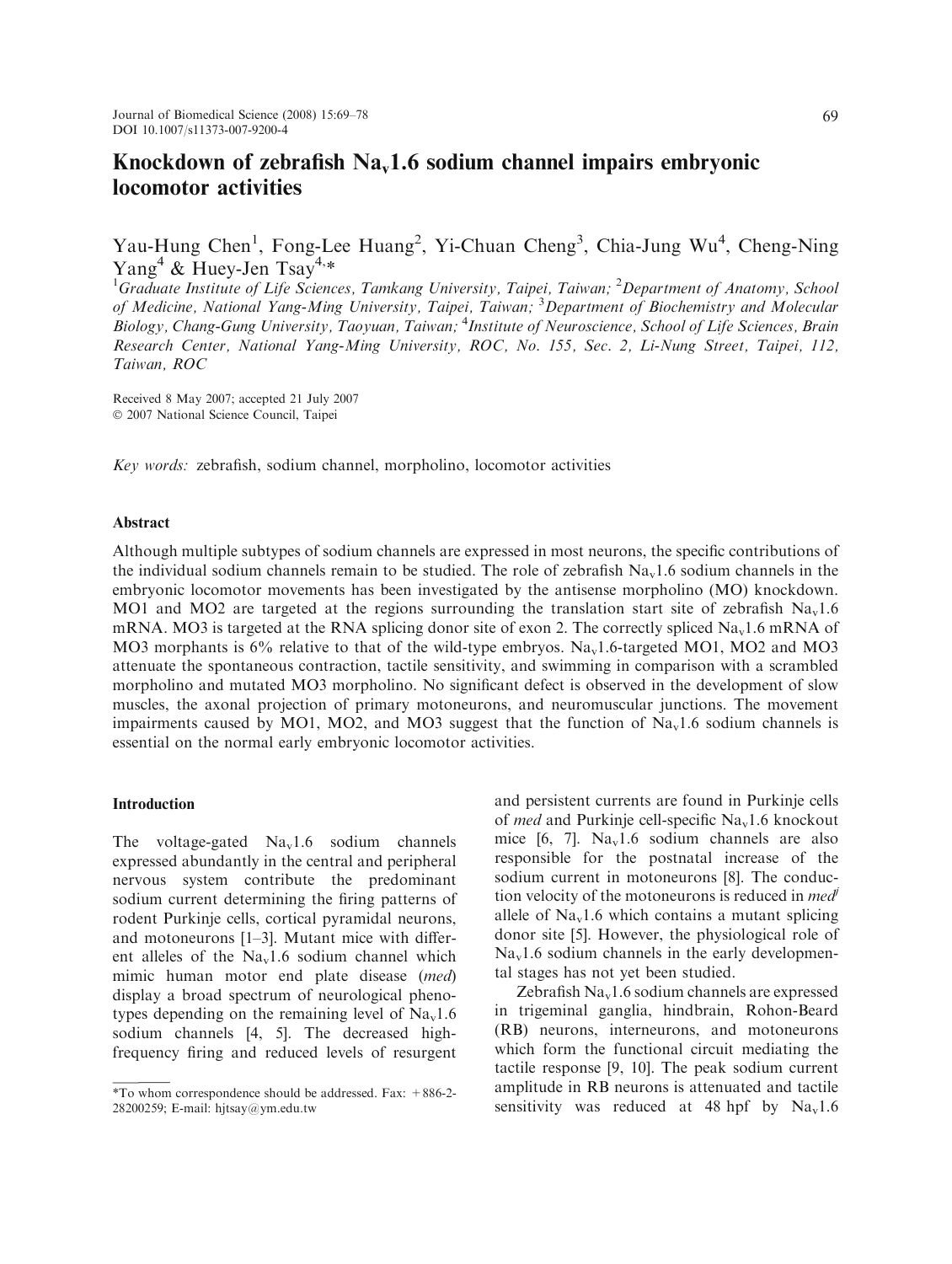morpholino knockdown which suggested that the developmental upregulation of zebrafish  $Na<sub>v</sub>1.6$ sodium channels is physiologically significant [11]. Furthermore, the  $Na<sub>v</sub>1.6$  knockdown leads to the delayed axonal projection of the secondary motoneurons [12]. Due to the transparency of zebrafish embryos, the locomotion during the development has been thoroughly documented including the alternating coiling contractions (side-to-side contractions) which initiates at 17 h post-fertilization (hpf), the touch-evoked rapid coiling (escape) which initiates at 21 hpf, and the organized swimming which initiates at 26 hpf [13]. The well characterized motor circuit makes zebrafish a valuable model system for investigating the specific function of  $Na<sub>v</sub>1.6$  sodium channels during the early embryonic development [14]. In the present study, we show that the knockdown of  $Na<sub>v</sub>1.6$  leads to the impaired alternating coiling contractions, touch-evoked coiling, and swimming without impeding the axonal projection of primary motoneurons, the development of slow muscles, and the neuromuscular junctions.

#### Materials and methods

### Animals

Adult zebrafish (Danio rerio, Oregon AB line) from the Institute of Zoology, Academia Sinica, Taiwan were used as the breeding stock. Embryos were staged by hours or days of post fertilization (hpf, dpf). Embryos were raised in the embryonic medium (EM) containing phenylthiourea. To block all of sodium channels, 0.006% tricaine was added into EM at 16 hpf and remained in EM-PTU at 28  $^{\circ}$ C until the experimental stages.

### Sequence-targeted morpholinos and microinjection

Morpholinos (MO) were synthesized by Gene Tools (Corvallis, OR) based on the zebrafish  $Na<sub>v</sub>1.6$ genomic sequence [9]. MO1 and MO2 were designed to block the translation of  $\text{Na}_{\text{v}}1.6$ , while MO3 was designed to block the splicing of  $Na<sub>v</sub>1.6$  premature mRNA. MO3mis morpholino was synthesized by introducing mismatches at five positions of MO3. MO1 (5'-TgCAgCAACTTCTTCTCCTgTTATg-3') and MO2 (5'-TACCCTCCACggCAg CCAgTT TATg-3<sup>'</sup>) were located at  $11-35$  bp and  $36-60$  bp upstream of ATG, respectively. MO3  $(5'-gTgAT)$ ACTgCACTCACTT TCTgATT-3') was located at the exon 2-intron 2 boundaries. MO3mis (5'-gTCA) TACTCCAgTCag TTTCTCATT-3') and SMO, an unrelated scrambled sequence, (5¢-CCTCTTACCT CAgTTACAATTTATA-3<sup>'</sup>) were utilized as injection controls. Fertilized eggs were injected into the interphase of cell and yolk using an oil-driven microinjector (Drummond).

#### Quantitative PCR and RT-PCR analysis

Total RNA was purified from MO3, MO3misinjected, and wild type embryos at 27 hpf using the TRIZOL<sup>®</sup> reagent (Invitrogen). One-step quantitative PCR was performed using Titanium One-Step RT-PCR kit (Clontech). The level of normally spliced transcripts was analyzed using a forward primer (PI, 5'-gAgAAgCgTATCgAggAggAg-3') located at exon 2 and reverse primer (PII, 5'-gAT TgTTTTCCCTTTATTTAggAC-3¢) located at exon 3, and the PCR product is a 233-bp DNA fragment. The level of Elongation factor 1a (EF1a) mRNA was analyzed to normalize the amount of RNA used for PCR. The forward and reverse primers for EF1a were 5'-gCTCAAggAgAAgATCgACCgT-3' and 5'-CAgCAAAg CgACCAAgAggAgg-3', respectively. The conditions were 30 min at 50  $^{\circ}$ C; 10 min at 94 °C for the initial melting; 40 cycles at 95 °C for 10 s, 60 °C for 10 s, 68 °C for 10 s, followed by 10 min at 68  $\degree$ C and 1 min at 99  $\degree$ C. The RT-PCR products were analyzed by gel electrophoresis.

## Motility recording

The in-chorion movement of zebrafish embryos was analyzed using a digital camera (Nikon DXM 1200) mounted on a microscope (Nikon 800). The definition of in-chorion contractions was based on the angle of the tail displacement relative to the body axis. Embryos with the tail movements from one side to the other side at an angle  $> 90^{\circ}$ , and angle  $> 45^{\circ}$ , and an angle of  $< 45^{\circ}$  on one side were classified as having side-to-side, single-side, and slight movements, respectively. To quantify the in-chorion behavior, both single-side movements and slight movements were scored as 1; while a side-to-side contraction was scored as 2.

Larvae at 33 hpf were placed in the 6 cm Petri dishes and videotaped using a video camera mounted on a dissecting microscope. The coil-coiled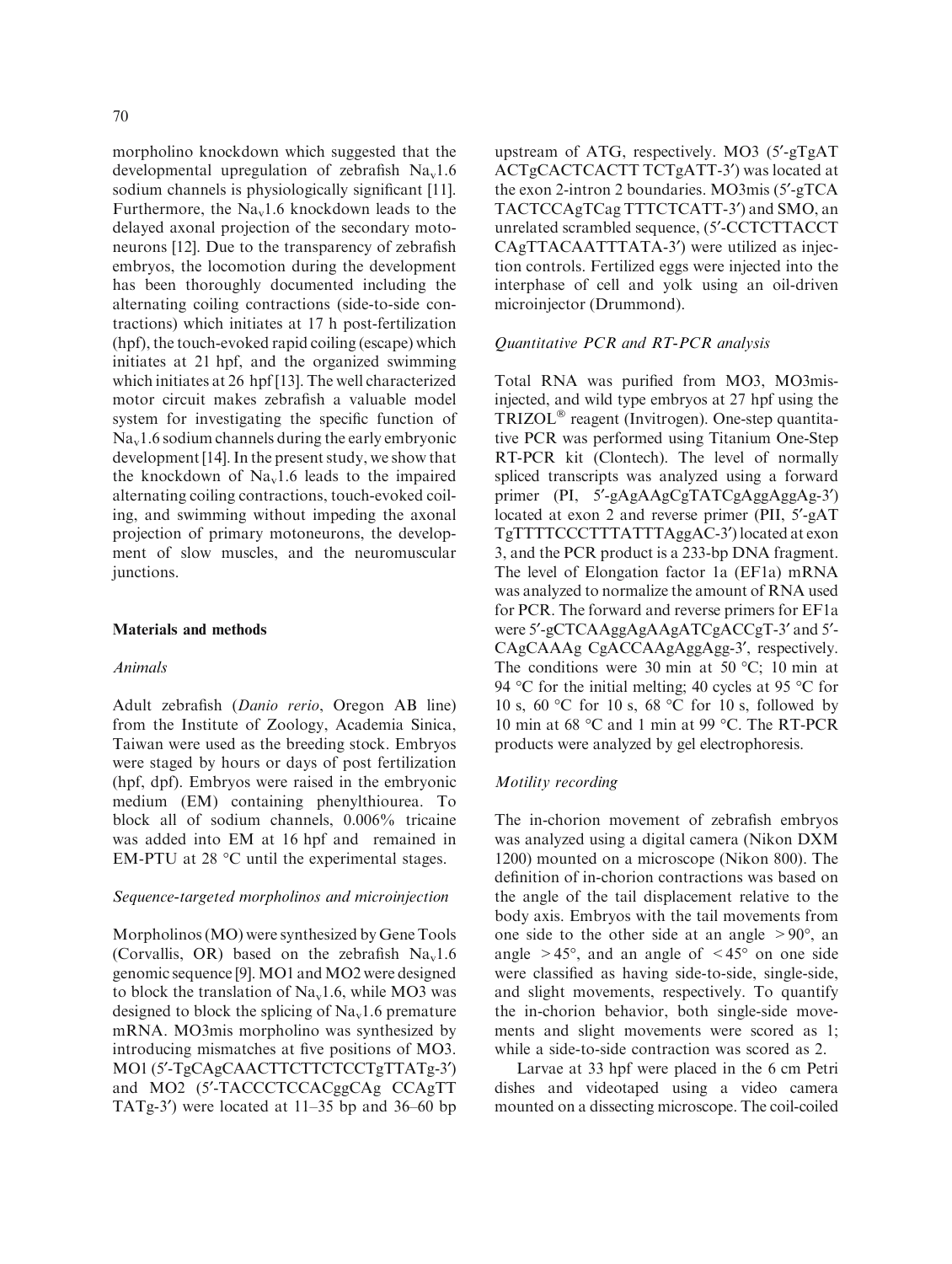contractions were initiated by tactile stimulation to the region near the trigeminal neurons. Ten tactile stimuli with 5 s intervals were applied. A full contraction was defined as a contraction in which the tail touched the head. Larvae at 36 hpf were placed within a circle with a 2 mm diameter in the 60 mm Petri dish. The swimming behaviors were initiated by tactile stimulation, and the number of times a larva swam out of the circle was counted for 20 stimuli with 5 s intervals.

# Whole-mount in situ hybridization and immunohistochemistry

Embryos were fixed in 4% paraformaldehyde and immunohistochemistry was performed as previously described [15]. Briefly, embryos were incubated overnight with znp1 (Developmental Hybridoma Bank, University of Iowa, IA) and the anti-slow muscle-specific myosin heavy chain antibody, F59  $[16, 17]$  at the dilutions of 1:500 and 1:10, respectively. After washed with PBS, embryos were incubated in the FITC-conjugated secondary antibody (Jackson Laboratory) (1:500 diluted in 0.1% Tween-20 in phosphate-buffered saline; PBST) overnight at  $4^{\circ}$ C, and washed in PBST. The secondary motoneurons were visualized by using antibody zn5 (Developmental Hybridoma Bank, University of Iowa, IA). The bound antibody was visualized by biotinylnated secondary antibody using the ABC kit. DAB coloring was performed with and without nickel enhancement. To investigate the migration of slow muscles, the embryos were embedded in agar-sucrose (1.5% agar and 5% sucrose) and sectioned. Whole embryos and sections were visualized under Zeiss Axioplan 2 microscope. In situ hybridization using  $Na<sub>v</sub>1.6$  specific probe was performed as described previously [9].

# Acetylcholine receptor clustering

 $\alpha$ -Bungarotoxin ( $\alpha$ -BTX) labeling of acetylcholine receptor (AChR) was performed as previously described [18]. Briefly, embryos were fixed in 4% paraformaldehyde in phosphate-buffered saline (PBS) for 4 h at room temperature, and then washed in PBST. Fixed embryos were digested in 0.1% collagenase (Sigma-Aldrich) and washed in PBST. Embryos were incubated for 30 min at room temperature in 10  $\mu$ g/ml Rhodamine-conjugated a-BTX (Molecular Probe, Eugene, OR) diluted in NCS-PBST (10% normal calf serum and 1% DMSO in PBST), and then washed in PBST. a-BTX-labeled embryos were incubated with znp1 antibody to locate motoneurons. Embryos were mounted in Vectashield (Vector, CA) and images taken using a Leica confocal microscope (DMRE) were compiled.

# Statistical analysis

The data was analyzed by the analysis of variance (ANOVA) using the statistical analysis system (SAS, SAS Institute, Cary, NC) followed by Fisher's *post-hoc* least significant difference (LDS) test, and presented as mean  $\pm$  SEM. A p value of  $\leq 0.05$  was considered statistically significant.

#### **Results**

Knockdown of zebrafish Na<sub>v</sub>1.6 sodium channels by antisense morpholinos severely impaired embryonic motilities

The role of zebrafish  $Na<sub>v</sub>1.6$  sodium channels was studied using the antisense morpholinos targeted to the different positions of the  $Na<sub>v</sub>1.6$  mRNA (Figure 1A). The sequence-specific MO1 and MO2 were designed to prevent the ribosome binding to  $Na<sub>v</sub>1.6$  mRNA. The exon-intron (splicing donor)-targeted MO3 was designed to block the splicing of  $Na<sub>v</sub>1.6$  intron. The blocking intron 2 splicing by MO3 and MO3mis morpholino at 27 hpf were shown by RT-PCR (Figure 1C). PI and PII primer were located at the second and third exon (Figure 1B) and the length of the spanning intron was 4 kb. A 233-bp DNA fragment was detected in wild type embryos and MO3mis morphants. The spliced mRNA was almost undetectable in MO3 morphants (Figure 1C, lane 3). The result of quantitative PCR indicated that the relative level of spliced mRNA in wild-type embryos, MO3, and MO3mis morphants were  $100.0 \pm 14.5$ , 6.1  $\pm$  0.4, and 25.5  $\pm$  1.6%, respectively. MO3 effectively attenuated the splicing process of the endogenous  $Na<sub>v</sub>1.6$  mRNA. Surprisingly, the level of spliced mRNA of MO3mis morphants did not restore the level of  $Na<sub>v</sub>1.6$ mRNA, which suggests that MO3mis with the 5-base mismatch still contained certain binding ability to the splicing site. To investigate whether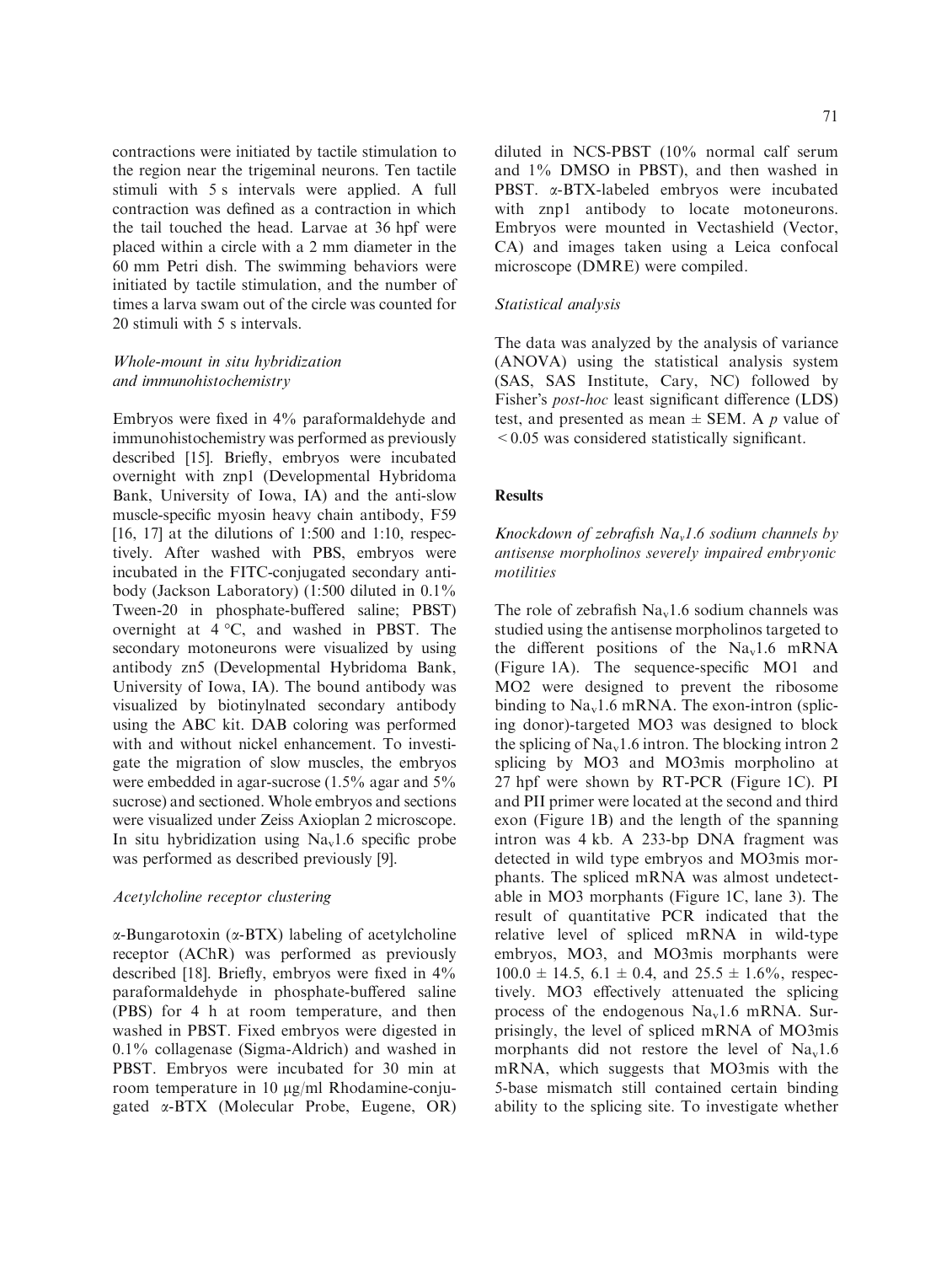

Figure 1. Target sites of  $Na<sub>v</sub>1.6$  MOs and the reduced transcript of  $Na<sub>v</sub>1.6$  mRNA in MO3 morphants. (A) The locations of sequence-specific morpholinos of MO1, MO2, MO3, and MO3mis. (B) The locations of PI and PII primers utilized in RT-PCR and Quantitative PCR analysis. (C) Lane 1 represents the molecular weight markers. Lanes 2–4 represents the RT-PCR products of RNA prepared from wild type, MO3, and MO3mis morphants using the PI and PII primers. The reduced level of the corrected spliced  $Na<sub>v</sub>1.6$  mRNA was detected in MO3 morphants than that of the wild type and MO3mis embryos. The level of EF1a mRNA was used as a normalizing control for RT-PCR. Lanes 5–7 represents the PCR products of the RNA prepared from wild type, MO3, and MO3mis morphants using the EF1a-specific primers. (D) The somite number was counted using embryos stained with the slow muscle-specific antibody F59. The somite numbers of MO1 and MO2 morphants and tricaine-treated embryos except for the MO3 morphants were similar to SMO controls at 22 hpf (\* $P < 0.05$ ).

the morpholino injection leaded to the general developmental delay, the somite numbers of 22 hpf embryos were counted (Figure 1D). Morpholinos with a scrambled sequence (SMO) and embryos treated with tricaine, a broad VGSC blocker, were used as the control groups. The somite numbers of SMO, MO1, MO2, MO3, and tricaine-treated embryos were  $23.3 \pm 0.1$ ,  $23.0 \pm 0.3$ ,  $22.5 \pm 0.6$ ,  $21.8 \pm 0.4$ , and  $23.4 \pm 0.5$ , respectively. No significant differences were found among SMO, MO1, MO2, and tricaine-treated embryos. However, the somite number of MO3 morphants was slightly

reduced. This data suggested that the injections of MO1 and MO2 morpholino or tricaine treatment did not lead to the significant developmental delay.

Spontaneous coiling contractions (side-to-side contractions) are mediated by the electrically coupled network [19]. MO morphants displayed different extents of defects in the in-chorion contractions at different morpholino injection doses. At the 3 ng injection dose, 77.8% ( $n = 635$ ), 75.8% ( $n = 959$ ), and 74.7% ( $n = 994$ ) of MO1, MO2, and MO3 morphants failed to exhibit alternating side-to-side contractions. In contrast, all of SMO  $(n > 400)$ morphants were capable of generating alternating side-to-side contractions. To further analyze the behavioral defects, in-chorion contractions of SMO and MO morphants were recorded at 24 hpf. The percentage of side-to-side movement, single-side movement, and slight movement during the 3-min observation were compared among SMO, MO1, MO2, MO3, and MO3mis (Figure 2A). The behavior scores in MO1, MO2, and MO3 morphants were  $2.0 \pm 0.9$ ,  $2.1 \pm 0.6$ , and  $6.1 \pm 1.1$ , respectively. The behavior scores of SMO and MO3mis embryos were  $20.9 \pm 1.5$  and  $19.1 \pm 1.3$  (Figure 2B). This data suggested that Nav1.6 sodium channels played an important role in the electrically coupled network.

Zebrafish exhibits up to three alternating coils in response to a single touch stimulus which required the chemically coupled locomotor network [13]. SMO-injected embryos displayed vigorous contractions at 33 hpf and MO1 morphants responded a touch slightly. The number of alternating coils induced by touches was calculated (Figure 2C). Compared with SMO morphants, MO morphants exhibited significantly reduced touch sensitivity. The role of  $Na<sub>v</sub>1.6$  in touch-evoked swimming behavior was examined at 36 hpf. The average number of times the SMO morphants swam out of the field was  $8.2 \pm 0.5$  with 20 stimuli. The average number of times for MO1, MO2, and MO3 morphants were  $2.8 \pm 3.1$ ,  $0.2 \pm 0.7$ , and  $0.5 \pm 2.2$ , respectively (Figure 2D). These data suggested that  $Na<sub>v</sub>1.6$ knockdown also attenuated tactile sensitivity.

# CaP axonal projections and alignment of muscle fibers were not defective in  $Na<sub>v</sub>1.6$  morphants

Both altered structures of motor circuits and defective transmission of action potentials could lead to locomotion defects in MO morphants. The axonal projection of motoneurons was examined.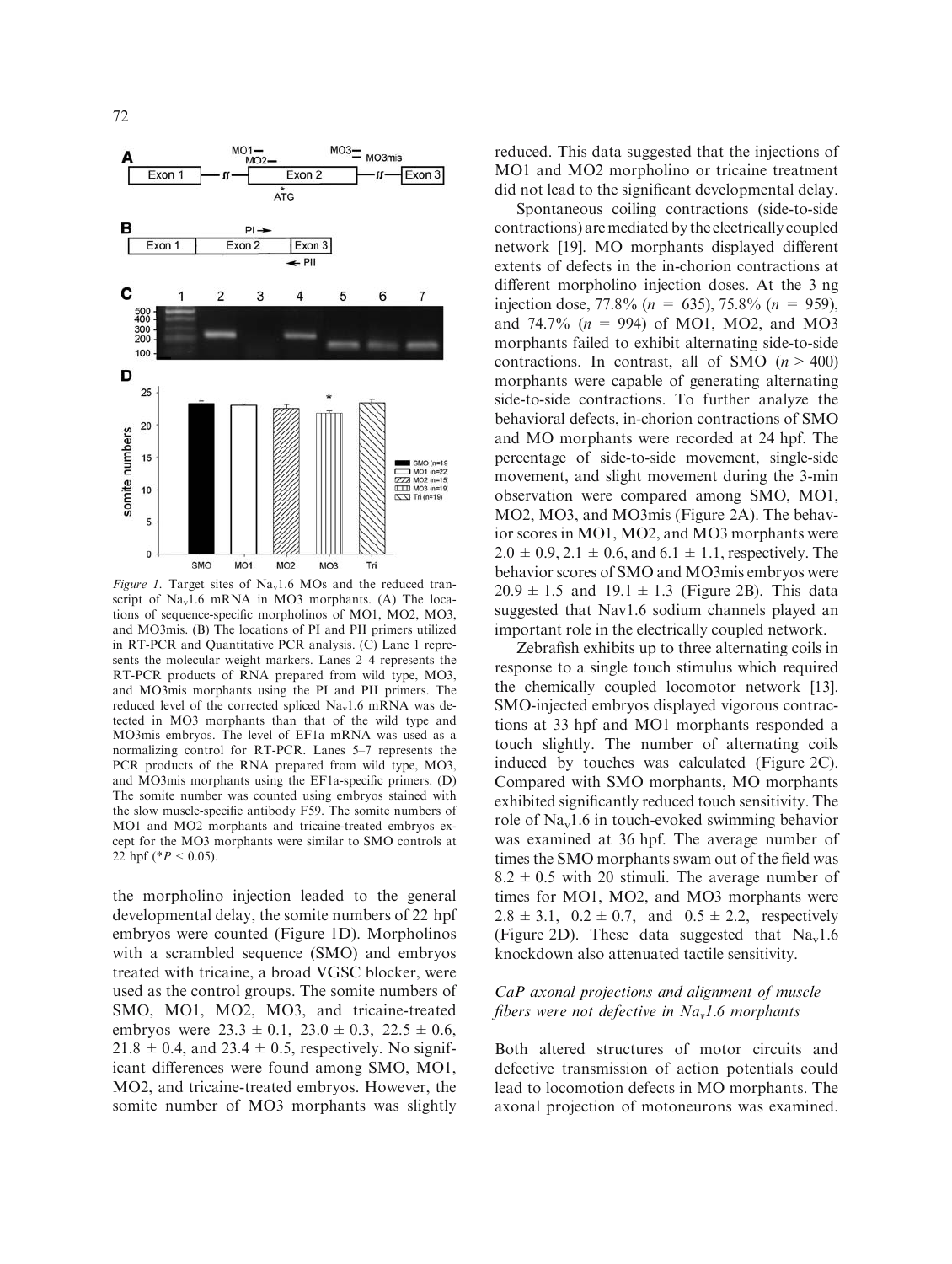

Figure 2. The in-chorion contractions and tactile responses were defective in the MO morphants in comparison with SMO and MO3mis morphants. (A) The percentages of the three classified in-chorion contractions (slight movement, black; single-side movement, white; and side-to-side movement, hatch) were analyzed at 24 hpf. The major activity elicited by the MO1, MO2, and MO3 morphants was the slight movement during the 3-min recording. (B) The behavioral scores of SMO, MO1, MO2, MO3, and MO3 mis morphants were recorded at 24 hpf. The behavioral scores were significantly reduced in the MO1, MO2, and MO3 morphants (\*P < 0.05). (C) The percentages of the movements with no-response, half-coil, one-coil, and more than two coils elicited by the tactile stimuli. (D) The times of MO1, MO2, and MO3 morphants swam out of the 2-mm circle in response to 20 touches  $(*P < 0.05).$ 

CaP axonal trajectories of MO3 ( $n = 25$ ) and MO3mis ( $n = 25$ ) morphants were similar to those of SMO  $(n = 30)$  and tricaine-treated  $(n = 57)$ embryos at 24 hpf (Figure 3A). To determine whether the locomotion defects of MO morphants were due to the muscle malformation, the slow muscle morphology was examined using antibody F59. No alignment difference of slow muscle fibers between SMO, MO1, MO3, and MO3mis morphants was observed at 27 hpf (Figure 3B). In contrast to the normal muscle fibers of SMO, MO3, and MO3mis morphants, the wavy slowmuscle morphology was observed in tricainetreated embryos. The cross-sections of embryos showed that F59-positive, slow-muscle fibers migrated to the lateral surface of the trunk in SMO, MOs-injected, and tricaine-treated embryos (insets of Figure 3B). The migration of slow muscle toward the final destination was not affected in all embryos; despite the wavy slow-muscle fibers induced by tricaine treatment.

# No major defect in AChR clustering was observed in  $Na<sub>v</sub>1.6$  morphants

Several studies in mammals have shown that electrical activity modulates neuromuscular synaptic connections [20]. We have examined whether the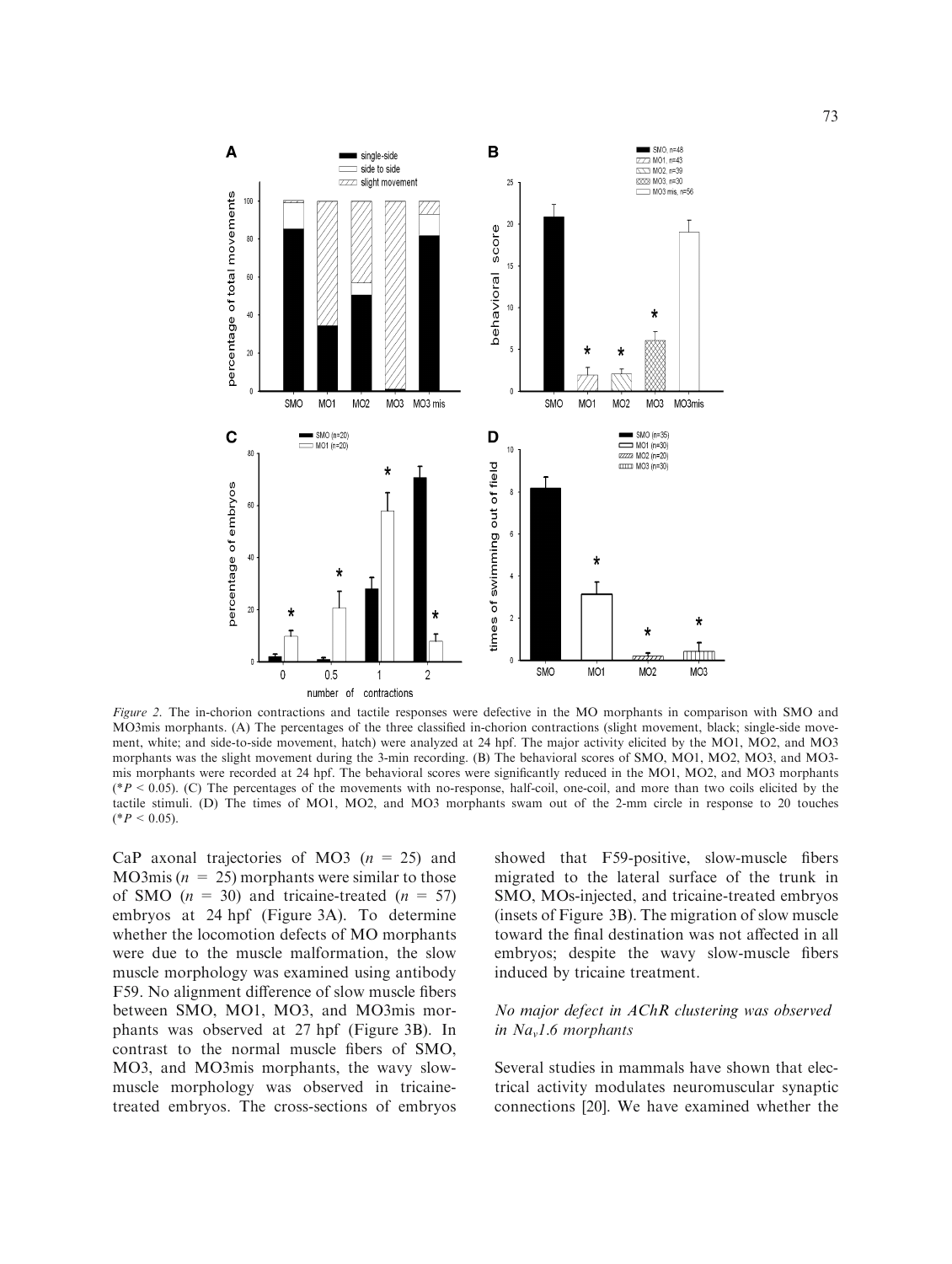

Figure 3. No significant defect was observed in the axonal projections of CaP and the slow muscle development in MOs morphants. (A) The lateral views of embryos stained with znp1 at 27 hpf (anterior left). All of the CaP axons in SMO, MO3, MO3mis morphants and tricaine-treated embryos projected to the ventral trunk (somite 10 to 15) at 27 hpf ( $n > 25$ ). Scale bar was 40  $\mu$ m. (B) The lateral views of embryos stained with F59 for the alignment of the slow-muscle fibers in the SMO, MO1, MO3, and MO3 mis morphants, and tricaine-treated embryos at 27 hpf. Insets were the cross-sections of F59-stained embryos. The anterior was to the left and dorsal was up. Scale bar was 20 µm.

formation of neuromuscular junctions was affected by the knockdown of  $Na<sub>v</sub>1.6$ . The AChR (acetylcholine receptor) clusters and motoneuron projections were stained with  $\alpha$ -bungarotoxin (Figure 4A, D G, J) and antibody znp1 (Figure 4B, E, H, K) at 72 hpf. Neuromuscular junctions shown by the overlapping signals of  $\alpha$ -bungarotoxin and motoneuron were observed in MO3, and MO3mis, SMO morphants, and tricaine-treated larvae (Figure 4C, F, J, L). These results suggested that reduced electrical activity did not block the formation of neuromuscular connections.

The delayed expression of  $Na<sub>v</sub>1.6$  mRNA in the secondary motoneurons precluded the involvement of secondary motoneurons in impaired locomotions of Nav1.6 morphophants

Pineda et al. have showed that  $Na<sub>v</sub>1.6$  was expressed in the dorsal projecting secondary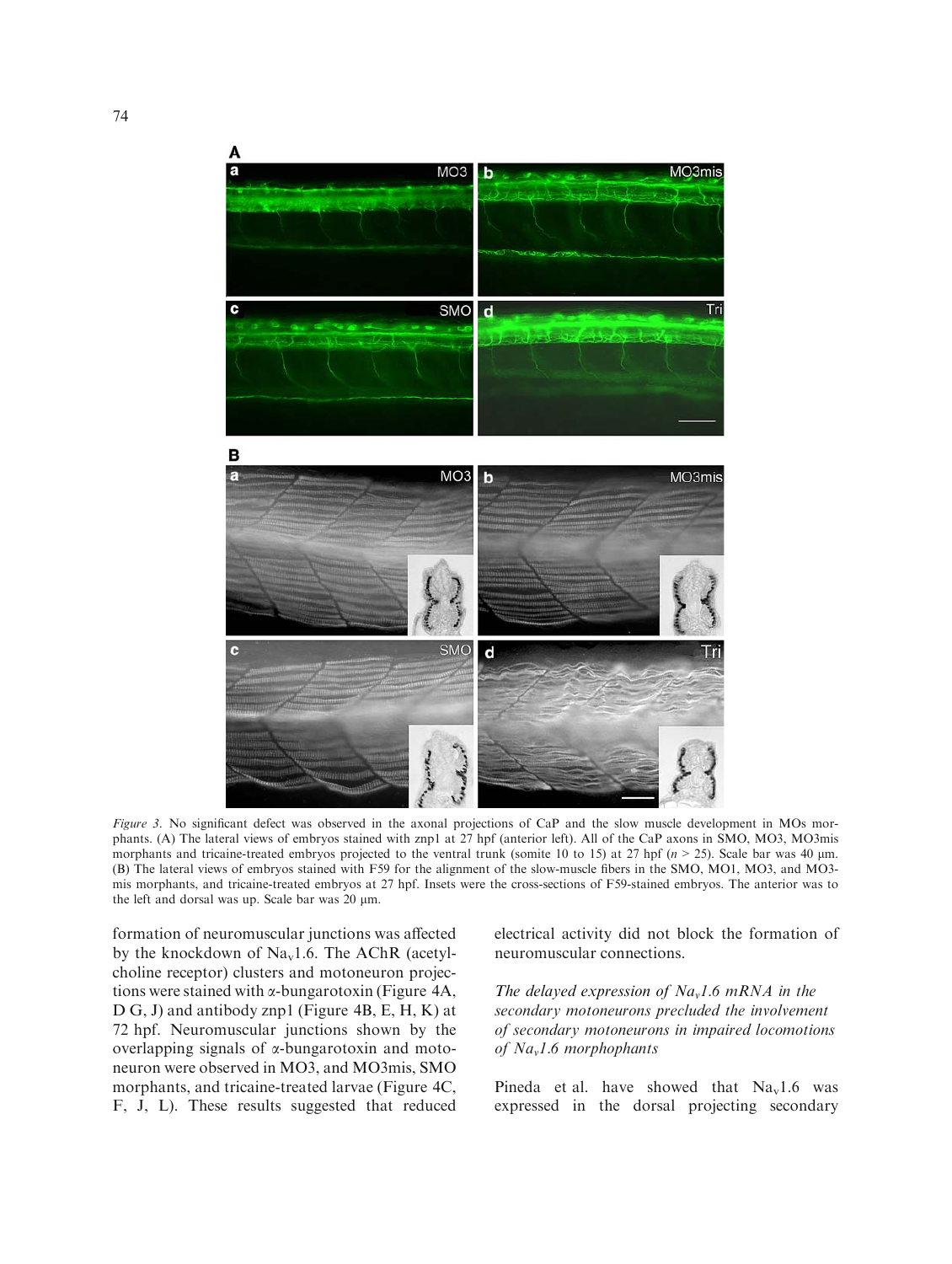

Figure 4. No significant defect in the AChR clustering was observed in the MOs morphants at 72 hpf under the confocal microscope. The axonal morphology of motoneurons was shown by using antibody znp1 (A, D, G, and J). The AChR clusterings were shown by using  $\alpha$ -bungarotoxin staining (B, E, H, and K). The compiled confocal images of the znp1 staining and  $\alpha$ -bungarotoxin showed that the motor axonal projections were branched and overlapped mostly with the clusters of AChR (C, F, I, and L). The anterior was to the left and dorsal was up. Scale bar was 50  $\mu$ m.

motoneurons (SMN) [12]. We next examined whether the defective motor activities observed in this study have a temporal correlation with the expression of  $Na<sub>v</sub>1.6$  in SMN. Neurolin recognized by antibody zn5 is expressed in SMN, but not in primary motoneurons. At 36 hpf, SMN were stained heavily by antibody zn5 at the ventral region of the spinal cord. However,  $Na<sub>v</sub>1.6$  mRNA was almost undetectable in the zn5-positive region of the spinal cord (Figure 5A, B). The crosssection of whole-mount embryos confirmed that zn5-positive neurons were not overlapped with neurons expressing  $Na<sub>v</sub>1.6$  mRNA in the spinal cord (Figure 5 C and D). At both 48 and 72 hpf, the levels of  $Na<sub>v</sub>1.6$  mRNA in zn5-positive SMN remained low (Figure 5 E–J). The expression of  $Na<sub>v</sub>1.6$  became abundant in the ventral region of the spinal cord at 5 dpf (Figure 5 K–N). Since in-chorion contraction and tactile/swimming movements were performed prior to 36 hpf, the involvement of SMN in the impaired motilities of MO morphants was excluded.

#### **Discussion**

Different neurological disorders are exhibited by the individual null mutations of  $Na<sub>v</sub>1.1$ ,  $Na<sub>v</sub>1.2$ ,  $Na<sub>v</sub>1.6$ , and  $Na<sub>v</sub>1.8$  sodium channels which demonstrate that the functions of these sodium channel subtypes are not redundant [21– 24]. The subtypes of sodium channels contain unique properties on shaping the specific neuronal activities [22, 25]. The global null mutations of the  $Na<sub>v</sub>1.1$ ,  $Na<sub>v</sub>1.2$ , and  $Na<sub>v</sub>1.6$  are lethal which preclude the analysis of their physiological roles.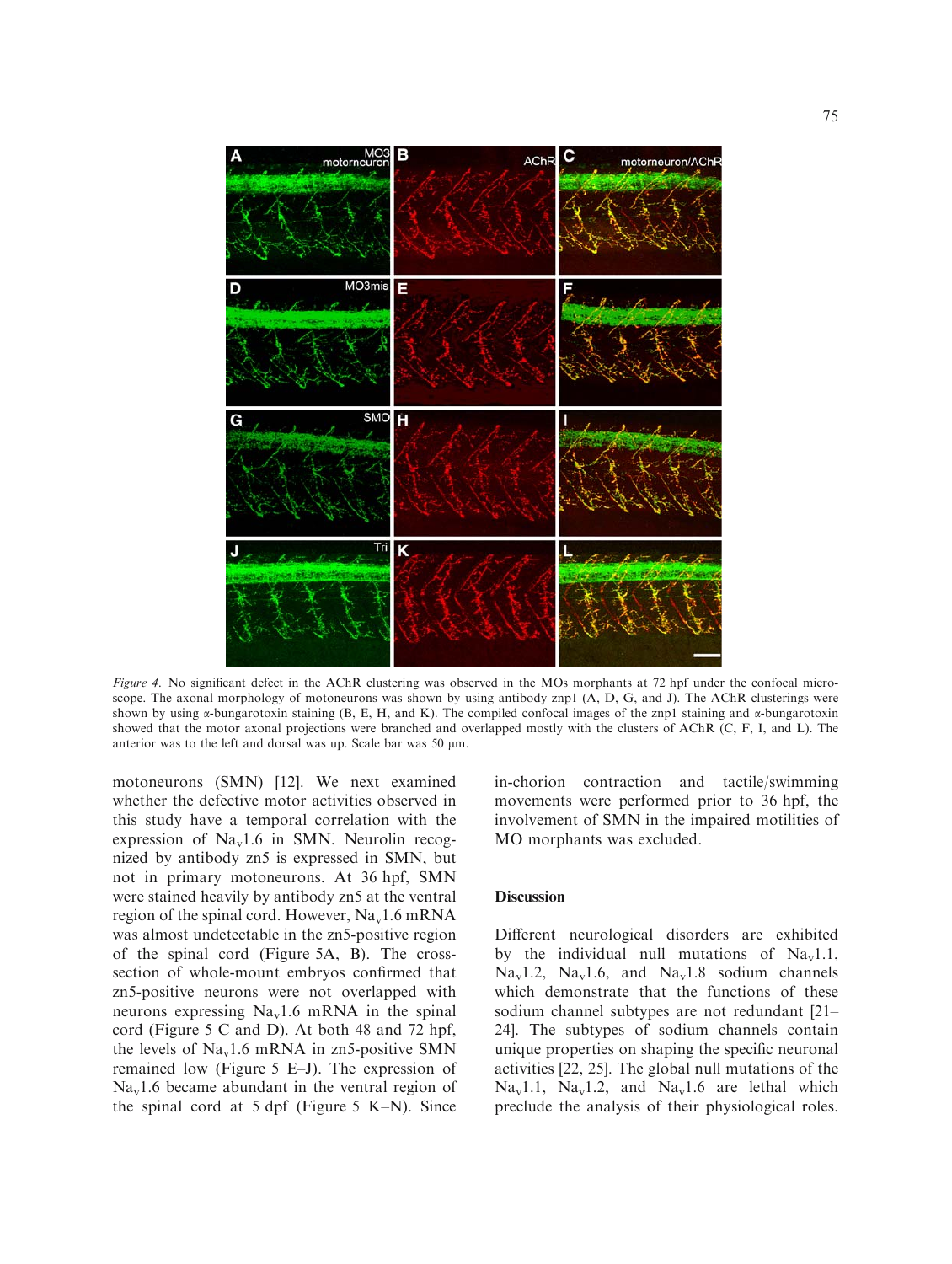



Figure 5. The temporal expression patterns of zebrafish Na<sub>v</sub>1.6 in the secondary motoneurons. The antisense riboprobes containing the C-terminal and 3' noncoding regions (5617–6529 nt) were used for the in situ hybridization. The anterior was to the left. A, B showed the lateral view and C, D were the cross-sections of the in situ hybridization and zn5 immunoreactivity in the spinal cord at 36 hpf. The dotted line marked the boundary of notochord and spinal cord. E and F showed the lateral view, and G and H were the cross-sections of the in situ hybridization and zn5 immunoreactivity in the spinal cord at 48 hpf. I and J were the crosssections of the in situ hybridization and zn5 immunoreactivity in the spinal cord at 72 hpf. K was the lateral view of the in situ hybridization in the spinal cord at 5 dpf. L, M, and N were the three cross-sections of the spinal cord in the rostral to cordial directions at 5 dpf. The DAB color development in B and F was without the nickel enhancement. The arrowhead marked the location of secondary motoneurons. Scale bar was100 µm.

In this study, we show that zebrafish  $Na<sub>v</sub>1.6$  plays an essential role during the development of embryonic locomotor activities including the inchorion contraction and tactile contraction. The quantitative PCR revealed that MO3 and MO3mis morphants contains  $6\%$  and  $25\%$  of the Na<sub>v</sub>1.6 mRNA relative to that of wild-type embryos.  $Med<sup>J</sup>$  homozygotes with a splice donor mutation in intron 3 of the  $Na<sub>v</sub>1.6$  gene exhibit the severe muscle weakness, dystonic posture and juvenile lethal, as approximately 6% of the transcripts are correctly spliced [5, 26]. Mutant mice with 12% of the mature  $Na<sub>v</sub>1.6$  transcripts remained only exhibit the muscle weakness, dystonic posture.  $Med<sup>J</sup>$  heterozygotes with 50% of the normal  $Na<sub>v</sub>1.6$  transcripts behave like the wild type.

Consistently, MO3-injected embryos exhibit the defective motilities with  $6\%$  mature Na<sub>v</sub>1.6 mRNA. In contrast to MO3 morphants, MO3mis and SMO morphants exhibited the in-chorion contractions like the wild-type embryos. Our data also indicated that  $25\%$  of the mature Na<sub>v</sub>1.6 mRNA in MO3mis morphants was sufficient to elicit these two movements normally.

There are several possibilities that lead to locomotion defects, including the malformation of motor circuits or reduced sodium currents in the neural network. The structure of motor circuits including the axonal projections of CaP primary motoneurons showed no overt differences between control and MO morphants (Figure 4A). The knockdown of  $Na<sub>v</sub>1.6$  contributed sodium current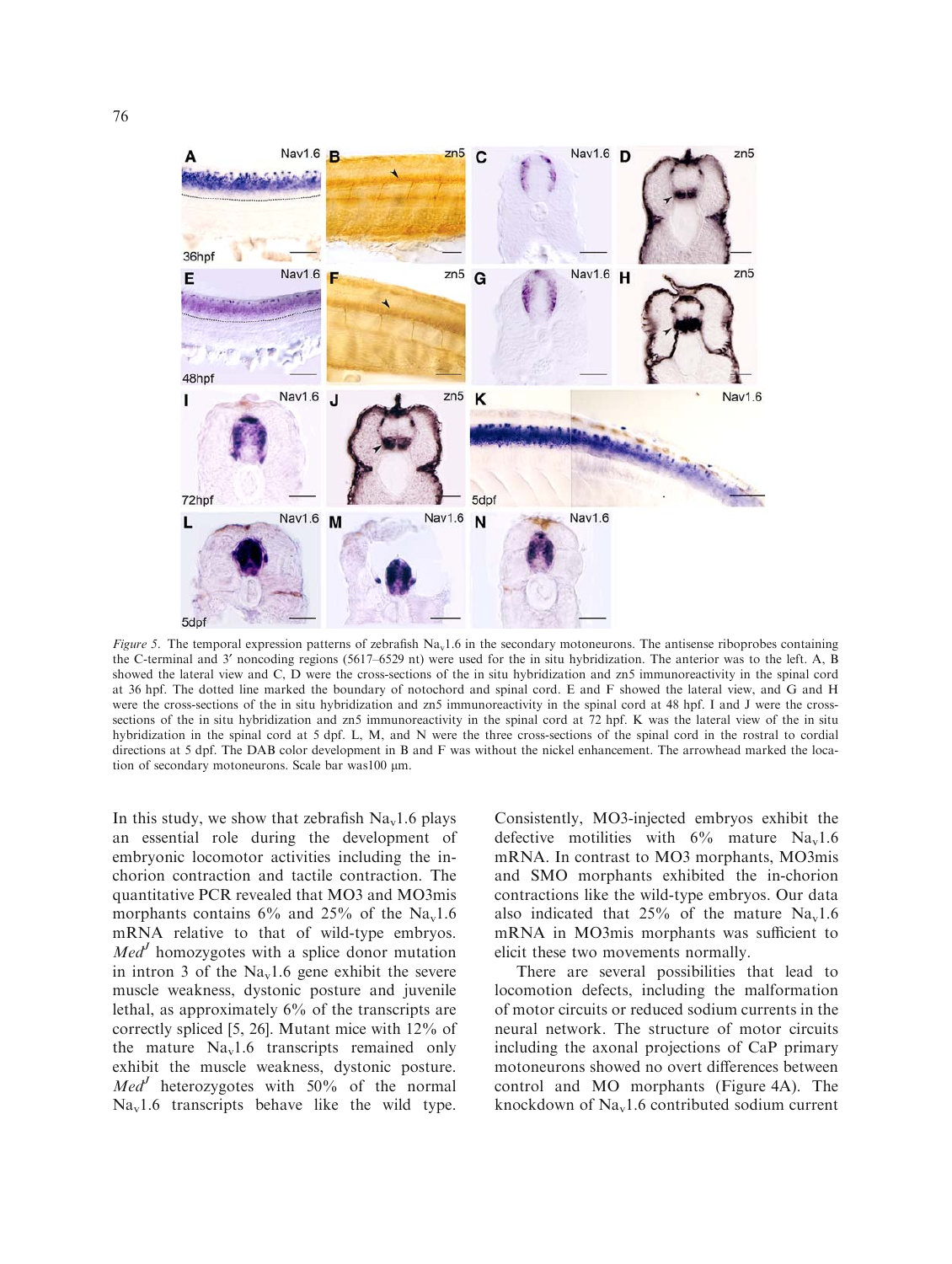was insufficient to affect either the normal morphology or migration of slow muscles as compared with MO3mis and SMO morphants (Figure 4B-a–c). However, the wavy fibers induced by tricaine treatment demonstrated that the electrical activity was necessary for the normal slow-muscle morphology (Figure 4B-d). The majority of AChR clusters were aligned with motoneuron axons in the tricaine-treated embryos, SMO, MO3, and MO3mis morphants. However, Pineda et al. reported that the colocalization of motoneurons and AChR clustering in the distal region of axon was reduced in morphants injected with the splicing-blocking MO in comparison with the control morphants (84 versus 71%). They also showed that the MO delayed in the dorsal projection of  $Na<sub>v</sub>1.6$  expressing SMN and nonautonomously modulated ventrally projecting SMN, which is absent of  $Na<sub>v</sub>1.6$ . The discrepancy between these two studies may be mainly due to the higher efficiency of their MO than that of MO3 used in this study on the  $Na<sub>v</sub>1.6$  mRNA splicing blockage. Therefore, more significant phenotypes were observed in their morphants. Secondly, it may be due to the antibody they used for immunohistochemistry. Zn8 visualized the dorsal projecting SMN with little signal detected in the spinal cord. The antigen of antibody znp1 we used expressed highly in the spinal cord, which may hinder our observation of delayed dorsal projecting SMN in the morphants. Thirdly, Tg(gata2:GFP) provided a clear axonal process ventrally projecting SMN than the znp1 immunostaining background we showed here.

Whether the delayed dorsal axonal projection of secondary motoneurons was responsible for the impaired motilities observed in  $\text{Na}_{\text{v}}1.6$  morphants was examined [12]. We showed that  $Na<sub>v</sub>1.6$ mRNA levels in secondary motoneuron remained at low abundance until 72 hpf in Figure 5. The spontaneous contraction and tactile sensitivity preceded the expression of  $Na<sub>v</sub>1.6$  in secondary motoneurons, which excluded the involvement of secondary motoneurons in these two movements. Pineda et al. showed that the axonal projections of secondary motoneurons in the control and morphants just reached the choice point at 48 hpf, therefore, the defective motilities reported here were not resulted from the aberrant axonal projections of secondary motoneurons in  $Na<sub>v</sub>1.6$ knockdown.

A lack of neuromuscular transmission and paralysis observed in null mice suggests that the sodium currents contributed by  $Na<sub>v</sub>1.6$  are essential for the normal motor nerve function [5, 26]. The motor nerve conduction velocity is reduced in *med*<sup> $\prime$ </sup> mice (Kearney et al., 2002). The firing pattern in Purkinje cells of med and Purkinje cell-specific knockout mice of the  $Na<sub>v</sub>1.6$  gene are defective [6, 7]. It is suggested that both impaired peripheral nerve function and central motor control are involved in the motor dysfunctions exhibited by Nav1.6 mutant mice. Reduced peak sodium currents in RB neurons was also observed by the knockdown of Nav1.6 sodium channels [12]. Our study suggests that the reduced expression of  $Na<sub>v</sub>1.6$  sodium channels in the motor circuitry was responsible for the embryonic locomotion defects of MO morphants. The knockdown of zebrafish  $Na<sub>v</sub>1.6$  sodium channels may hinder the production of the periodic depolarization of the network-driven activity of in-chorion coiling and hindbrain/spinal cord mediation of the escape/ swimming movements at later stages [27]. Motor nerve conduction velocity and neurotransmitter release should be compared between SMO and MO morphants in the future.

# Acknowledgements

We thank Dr. Yen-Jen Sung, Chen Jen Huang, and Sheng-Ping Huang for their technical assistance. The work was supported by grants from the National Science Council, ROC (NSC93– 2321-B010–009; NSC94-2321-B-010-009).

#### **References**

- 1. Tzoumaka E., Tischler A.C., Sangameswaran L., Eglen R.M., Hunter J.C. and Novakovic S.D., Differential distribution of the tetrodotoxin-sensitive rPN4/NaCh6/ Scn8a sodium channel in the nervous system. J. Neurosci. Res. 60: 37–44, 2000.
- 2. Caldwell J.H., Schaller K.L., Lasher R.S., Peles E. and Levinson S.R., Sodium channel  $Na<sub>v</sub>1.6$  is localized at nodes of ranvier, dendrites, and synapses. Proc. Natl. Acad. Sci. U.S.A. 97: 5616–5620, 2000.
- 3. Krzemien D.M., Schaller K.L., Levinson S.R. and Caldwell J.H., Immunolocalization of sodium channel isoform NaCh6 in the nervous system. J. Comp. Neurol. 420: 70– 83, 2000.
- 4. Burgess D.L., Kohrman D.C., Galt J., Plummer N.W., Jones J.M., Spear B. and Meisler M.H., Mutation of a new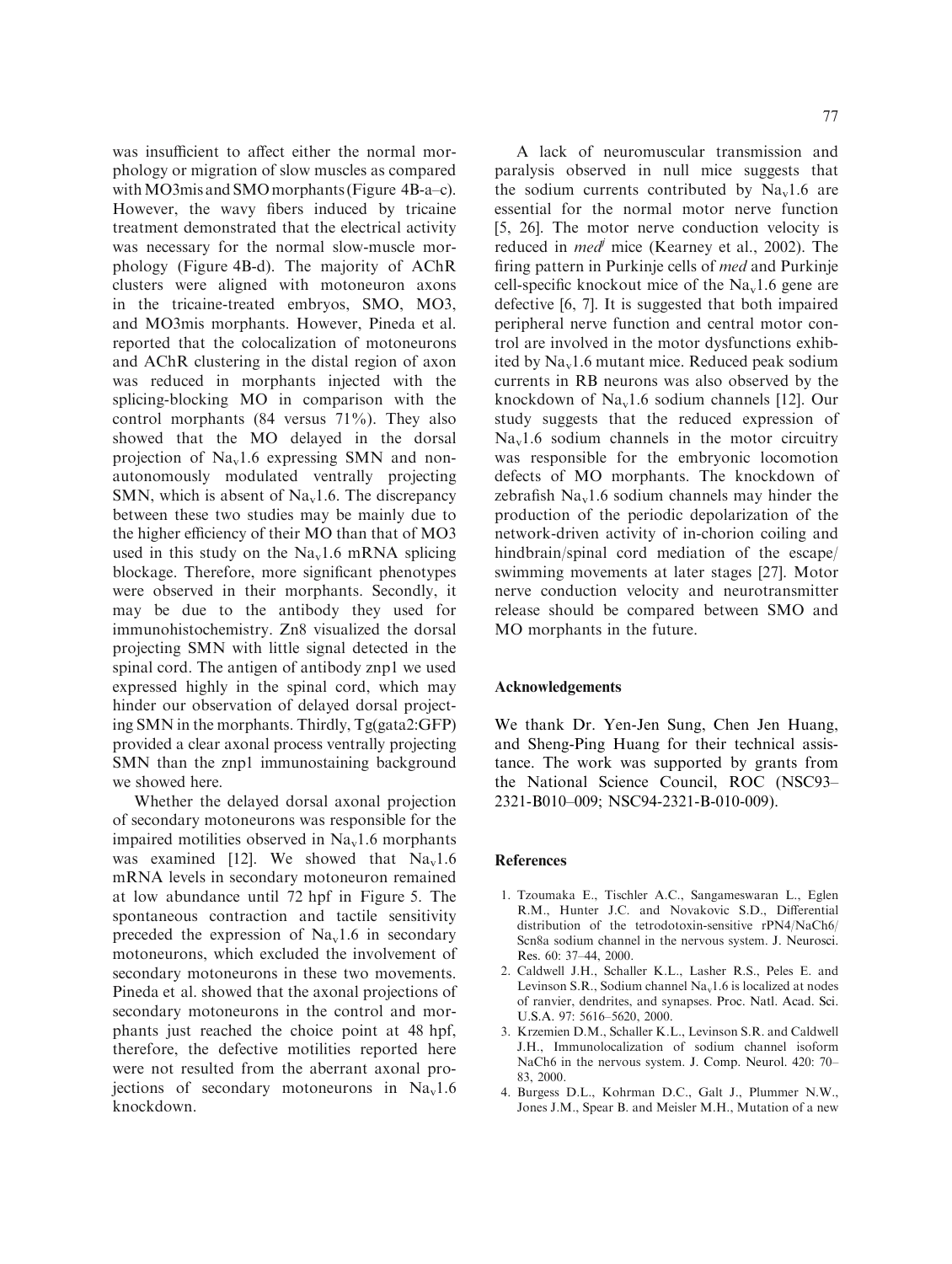sodium channel gene, Scn8a, in the mouse mutant 'motor endplate disease'. Nat. Genet. 10: 461-465, 1995.

- 5. Kearney J.A., Buchner D.A., De H.G., Adamska M., Levin S.I., Furay A.R., Albin R.L., Jones J.M., Montal M., Stevens M.J., Sprunger L.K. and Meisler M.H., Molecular and pathological effects of a modifier gene on deficiency of the sodium channel Scn8a (Na<sub>v</sub>1.6). Hum. Mol. Genet. 11: 2765–2775, 2002.
- 6. Levin S.I., Khaliq Z.M., Aman T.K., Grieco T.M., Kearney J.A., Raman I.M. and Meisler M.H., Impaired motor function in mice with cell-specific knockout of sodium channel Scn8a ( $Na<sub>v</sub>1.6$ ) in cerebellar purkinje neurons and granule cells. J Neurophysiol 96: 785–793, 2006.
- 7. Raman I.M., Sprunger L.K., Meisler M.H. and Bean B.P., Altered subthreshold sodium currents and disrupted firing patterns in Purkinje neurons of Scn8a mutant mice. Neuron 19: 881–891, 1997.
- 8. Garcia K.D., Sprunger L.K., Meisler M.H. and Beam K.G., The sodium channel Scn8a is the major contributor to the postnatal developmental increase of sodium current density in spinal motoneurons. J. Neurosci. 18: 5234–5239, 1998.
- 9. Tsai C.W., Tseng J.J., Lin S.C., Chang C.Y., Wu J.L., Horng J.F. and Tsay H.J., Primary structure and developmental expression of zebrafish sodium channel  $Na<sub>v</sub>1.6$ during neurogenesis. DNA Cell Biol. 20: 249–255, 2001.
- 10. Novak A.E., Taylor A.D., Pineda R.H., Lasda E.L., Wright M.A. and Ribera A.B., Embryonic and larval expression of zebrafish voltage-gated sodium channel alpha-subunit genes. Dev. Dyn. 235: 1962–1973, 2006.
- 11. Pineda R.H., Heiser R.A. and Ribera A.B., Developmental, molecular, and genetic dissection of INa in vivo in embryonic zebrafish sensory neurons. J. Neurophysiol. 93: 3582–3593, 2005.
- 12. Pineda R.H., Svoboda K.R., Wright M.A., Taylor A.D., Novak A.E., Gamse J.T., Eisen J.S. and Ribera A.B., Knockdown of Nav 1.6a  $Na<sup>+</sup>$  channels affects zebrafish motoneuron development. Development 133: 3827–3836, 2006.
- 13. Saint-Amant L. and Drapeau P., Time course of the development of motor behaviors in the zebrafish embryo. J. Neurobiol. 37: 622–632, 1998.
- 14. Buss R.R. and Drapeau P., Synaptic drive to motoneurons during fictive swimming in the developing zebrafish. J. Neurophysiol. 86: 197–210, 2001.
- 15. Svoboda K.R., Linares A.E. and Ribera A.B., Activity regulates programmed cell death of zebrafish Rohon-Beard neurons. Development 128: 3511–3520, 2001.
- 16. Devoto S.H., Melancon E., Eisen J.S. and Westerfield M., Identification of separate slow and fast muscle precursor cells in vivo, prior to somite formation. Development 122: 3371–3380, 1996.
- 17. Crow M.T. and Stockdale F.E., Myosin expression and specialization among the earliest muscle fibers of the developing avian limb. Dev. Biol. 113: 238–254, 1986.
- 18. Downes G.B. and Granato M., Acetylcholinesterase function is dispensable for sensory neurite growth but is critical for neuromuscular synapse stability. Dev. Biol. 270: 232– 245, 2004.
- 19. Saint-Amant L. and Drapeau P., Synchronization of an embryonic network of identified spinal interneurons solely by electrical coupling. Neuron 31: 1035–1046, 2001.
- 20. Personius K.E. and Balice-Gordon R.J., Activity-dependent editing of neuromuscular synaptic connections. Brain Res. Bull. 53: 513–522, 2000.
- 21. Bulman D.E., Phenotype variation and newcomers in ion channel disorders. Hum. Mol. Genet. 6: 1679–1685, 1997.
- 22. Lai J., Gold M.S., Kim C.S., Bian D., Ossipov M.H., Hunter J.C. and Porreca F., Inhibition of neuropathic pain by decreased expression of the tetrodotoxin-resistant sodium channel, Nav1.8. Pain 95: 143–152, 2002.
- 23. Akopian A.N., Souslova V., England S., Okuse K., Ogata N., Ure J., Smith A., Kerr B.J., McMahon S.B., Boyce S., Hill R., Stanfa L.C., Dickenson A.H. and Wood J.N., The tetrodotoxin-resistant sodium channel SNS has a specialized function in pain pathways. Nat. Neurosci. 2: 541–548, 1999.
- 24. Escayg A., MacDonald B.T., Meisler M.H., Baulac S., Huberfeld G., An-Gourfinkel I., Brice A., LeGuern E., Moulard B., Chaigne D., Buresi C. and Malafosse A., Mutations of SCN1A, encoding a neuronal sodium chan-<br>nel, in two families with GEFS<sup>+2</sup>. Nat. Genet. 24: 343–345, 2000.
- 25. Planells-Cases R., Caprini M., Zhang J., Rockenstein E.M., Rivera R.R., Murre C., Masliah E. and Montal M., Neuronal death and perinatal lethality in voltage-gated sodium channel alpha(II)-deficient mice. Biophys. J. 78: 2878–2891, 2000.
- 26. Meisler M.H., Kearney J., Escayg A., MacDonald B.T. and Sprunger L.K., Sodium channels and neurological disease: insights from Scn8a mutations in the mouse. Neuroscientist 7: 136–145, 2001.
- 27. Drapeau P., Saint-Amant L., Buss R.R., Chong M., McDearmid J.R. and Brustein E., Development of the locomotor network in zebrafish. Prog. Neurobiol. 68: 85– 111, 2002.